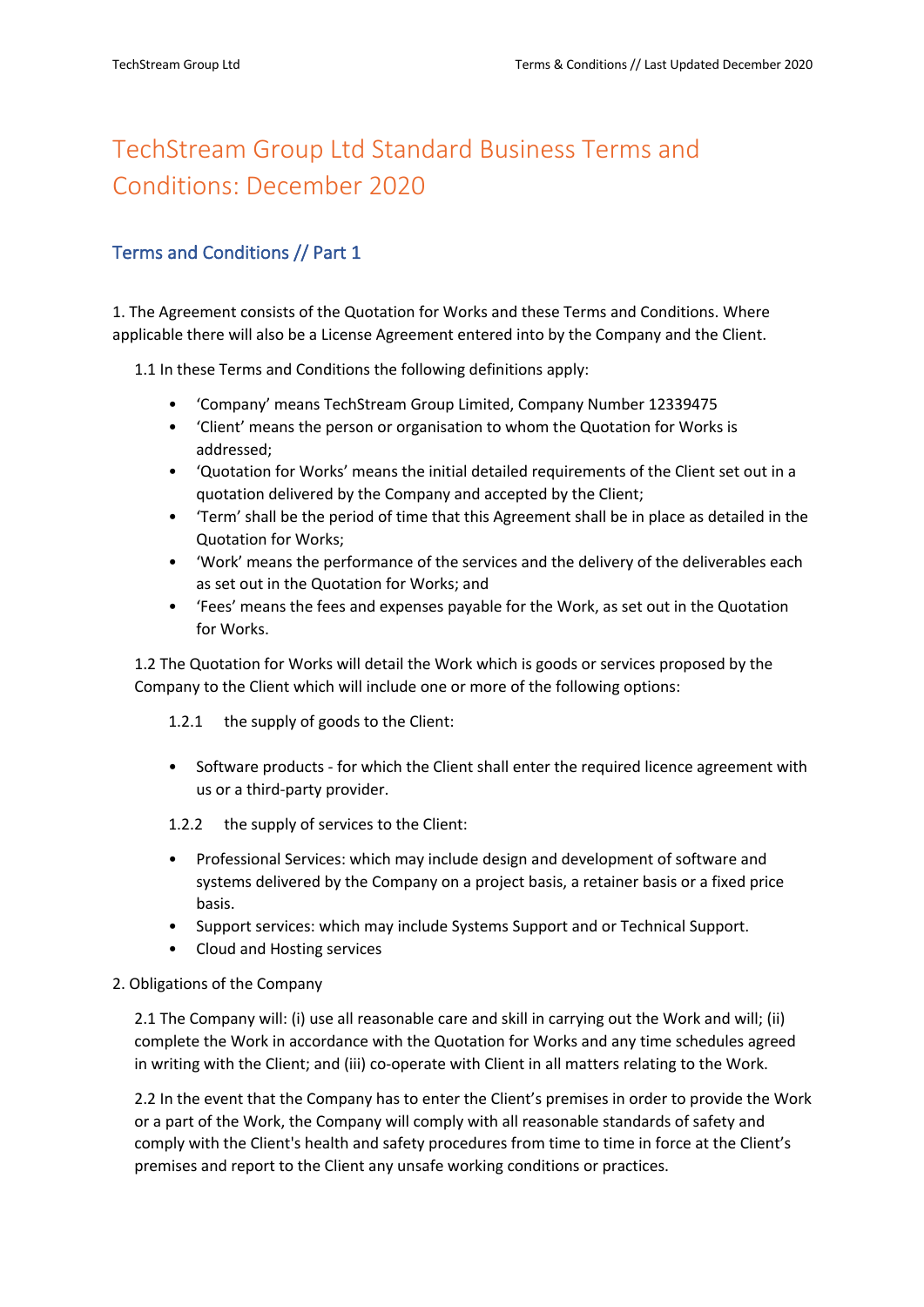3. Representations and Warranties

3.1 Each Party represents and warrants that: (i) it has the full power and authority to enter into this Agreement and to perform its obligations hereunder; (ii) it has obtained all necessary licences, permissions and clearances to grant the rights granted hereunder and for the performance of its obligations hereunder; and (iii) it will at all times comply with all applicable laws, rules and regulations.

3.2 The Company warrants that if any software is provided in the Works, it is the legal and beneficial owner of any such software or that it has a licence to use and sublicence any thirdparty software component.

These obligations are subject to the condition that the indemnified Party: (i) gives the indemnifying Party prompt written notice of any claim or action for which indemnity is sought; (ii) gives the indemnifying Party control of the defence and settlement hereof (provided that any compromise or settlement of a claim or action shall require the prior written consent of both Parties hereunder, such consent not to be unreasonably withheld or delayed); and (iii) cooperates with the indemnifying Party (at the indemnifying Party's expense) in such defence.

3.3 All Intellectual Property rights in pre-existing name, logos, scripts, objects, routines, sub routines, programme utilities, file structures, coding and other materials provided by and/or used by us in the Work will remain our property.

3.4 Any and all Intellectual Property rights arising from the creation by us (including design, graphics and content software) and all Intellectual Property rights in and to the source code in any Work shall belong to us.

3.5 The Company represents and warrants that the Work and any software used in the Work shall not infringe the Intellectual Property or any other rights of any third party.

4. Limitation of Liability

4.1 Except as expressly and specifically provided these terms and conditions, all warranties, conditions and other terms implied by statute, common law or otherwise are, to the fullest extent permitted by law, excluded from this Agreement.

4.2 Neither Party shall be liable for any consequential, special, incidental, or indirect damages arising from or related to this Agreement however caused and on any theory of liability (including negligence or strict liability), and irrespective of whether that Party has advised or been advised of the possibility of any such loss or damage.

4.3 Save for liability for breach arising out of clause 4, the total aggregate liability of either Party in contract, tort (including negligence or breach of statutory duty howsoever arising), misrepresentation (whether innocent or negligent), restitution or otherwise, arising out of or in connection with this Agreement shall be the amount of Fees actually paid pursuant to this Agreement.

4.4 Nothing in this Agreement shall limit or exclude either Party's liability for death or personal injury resulting from its negligence, fraud or fraudulent misrepresentation, or the deliberate default or wilful misconduct of that Party, its Representatives or Sub-Contractors or any matter which cannot be limited or excluded by law.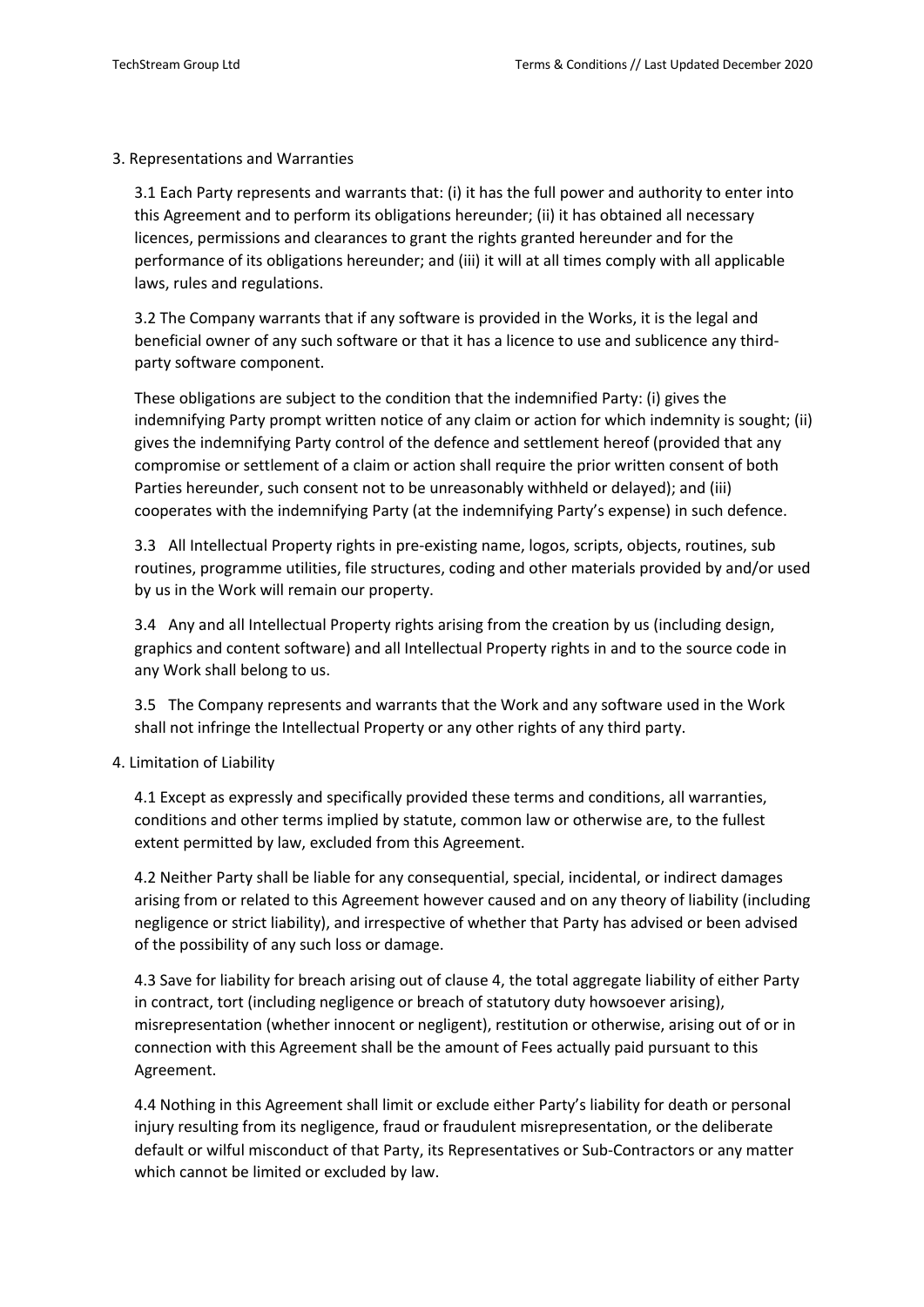## 5. Third parties

5.1 The Company accepts no liability whatsoever for the acts and omissions of any third parties (usually software providers) with whom the Client has signed any license or user agreement to use third-party products, even if the Company introduced, sold or advised the Client to purchase such products and/or enter such licence arrangements. The Company does not guarantee the delivery of such products or services by third parties in any way. The Company's obligation is limited to advising the Client of suitable third-party products and services that are fit for purpose, based on the Client's instructions, and not in any way for the subsequent and continuing delivery of those products by third parties.

### 6. Term and termination

6.1 The Term of this Agreement shall be set out in the Quotation for Works.

6.2 The Company may terminate the Contract if payment is not made by the Client in accordance with this agreement.

6.3 Additionally, termination may be by either Party immediately on written notice (a) if the other Party breaches any of its obligations under this Agreement and such breach remains uncured for fourteen (14) days following receipt of written notice by the breaching Party of such breach; or (b) upon: (i) the filing of any voluntary petition by the other Party, or upon the filing of any involuntary petition against a Party that is not dismissed within thirty (30) days after filing; (ii) any appointment of a receiver for all or any portion of the other Party's business or operations; (iii) any assignment of all or substantially all the assets of the other Party for the benefit of creditors; (iv) the other Party is adjudged bankrupt by a court with competent jurisdiction; (v) the other Party becomes insolvent; (vi) the other Party ceases all or substantially all of its operations; or (vi) reputational harm being caused to the other Party.

6.4 Upon termination of this Agreement for any reason the Company shall return or delete, according to the guidelines of the Client any Personal data of the Client and delete all duplicates, unless applicable legislation requires the retention of such Personal Data.

6.5 Termination of this Agreement shall not affect any rights, remedies, obligations or liabilities of the Parties that have accrued up to the date of termination, including the right to claim damages in respect of any breach of this Agreement which existed at or before the date of termination.

6.6 Clauses which expressly or by implication have effect after termination shall continue in full force and effect.

# 7. Confidentiality

7.1 For the purposes of this Agreement a Party (or any of its Affiliates) that receives Confidential Information shall mean the Recipient Party and a Party (or any of its Affiliates) that is disclosing Confidential Information to the Recipient Party shall be the Disclosing Party;

7.2 The Recipient Party will at all times, both during the Term and thereafter, keep and hold all Confidential Information of the Disclosing Party in the strictest confidence, and will not use such Confidential Information for any purpose, other than as may be reasonably necessary for the performance of its duties pursuant to this Agreement, without the Disclosing Party's prior written consent.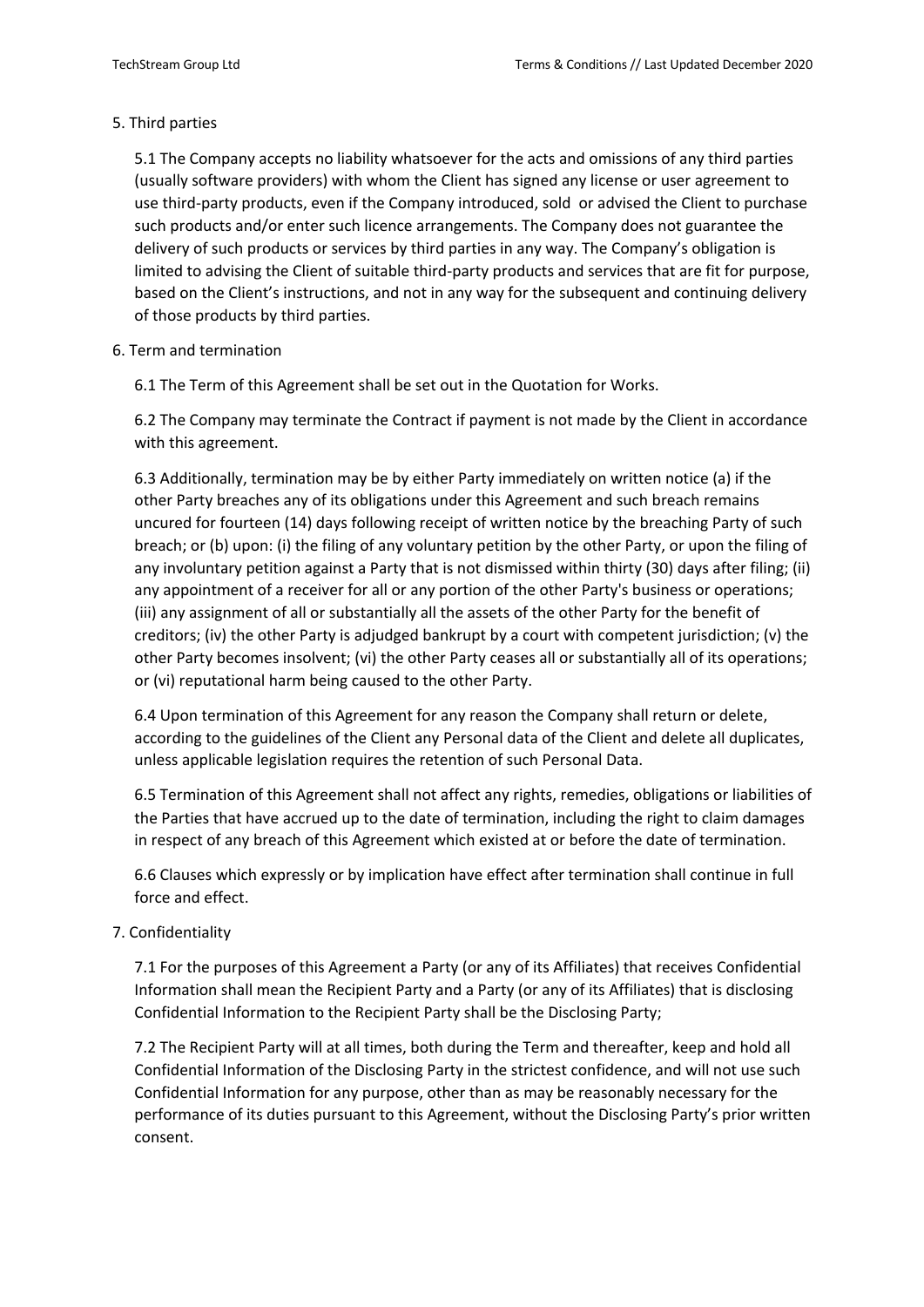7.3 The Recipient Party agrees that it will not disclose to any third party or use any Confidential Information disclosed to it by or on behalf of the Disclosing Party except as expressly permitted in this Agreement, and that it will take all reasonable measures to maintain the confidentiality of all Confidential Information of the Disclosing Party in its possession or control, which will in no event be less than the measures it uses to maintain the confidentiality of its own information of similar importance.

7.4 In the event of any unauthorised use or disclosure or loss of any Confidential Information of the Disclosing Party, the Recipient Party shall promptly, at its own expense: (i) notify the Disclosing Party in writing; (ii) take such action as may be necessary or reasonably requested by the Disclosing Party to minimise the violation or the damage resulting therefrom; and (iii) cooperate in all reasonable respects with the Disclosing Party to minimise the violation and any damage resulting therefrom.

7.5 Notwithstanding the foregoing, the Recipient Party may disclose Confidential Information of the Disclosing Party (i) to the extent required by a court of competent jurisdiction or other governmental authority or otherwise as required by law, rule or regulation, in each case as confirmed by the opinion of legal counsel, so long as the Recipient Party first provides the Disclosing Party with as much notice as reasonably practicable under the circumstances and cooperates with the Disclosing Party's efforts to limit the extent of such disclosure, and (ii) on a "need-to-know" basis under an obligation of confidentiality to its Representatives and Affiliates.

7.6 The terms and conditions of this Agreement will be deemed to be the Confidential Information of each Party and will not be disclosed without the prior written consent of the other Party.

7.7 Upon termination of this Agreement, or as requested in writing from time to time by the Disclosing Party, the Receiving Party shall (i) return the Confidential Information of the Disclosing Party in its possession, custody or control, together with all copies thereof; or (ii) on direction by the Disclosing Party, destroy by shredding or incineration all documents and other material in the Receiving Party's possession, custody or control which bear or incorporate any part of the Disclosing Party's Confidential Information and certify in writing to the Disclosing Party that this has been done, and expunge all Confidential Information of the Disclosing Party from any computer, word processor or similar device into which it was loaded (to the extent technically practicable), and certify in writing to the Disclosing Party that this has been done.

#### 8. Intellectual Property

8.1 Unless agreed otherwise in writing all Intellectual Property developed or created by the Company for the Client during the Term and arising out of or connected with the Work shall be owned by and be the exclusive property of and vest absolutely and immediately upon development and creation in the Company. The Client shall take all steps and sign all documents and procure all such acts are taken as may be necessary to give effect to this clause.

8.2 Exceptions to clause 8.1 shall include original specifications, plans or designs created by and owned by the Client prior to entering into this agreement.

8.3 All Work previously created by the Company prior to this agreement shall remain the absolute property of the Company, and the Client may be asked to enter into a Licence Agreement to use such Work.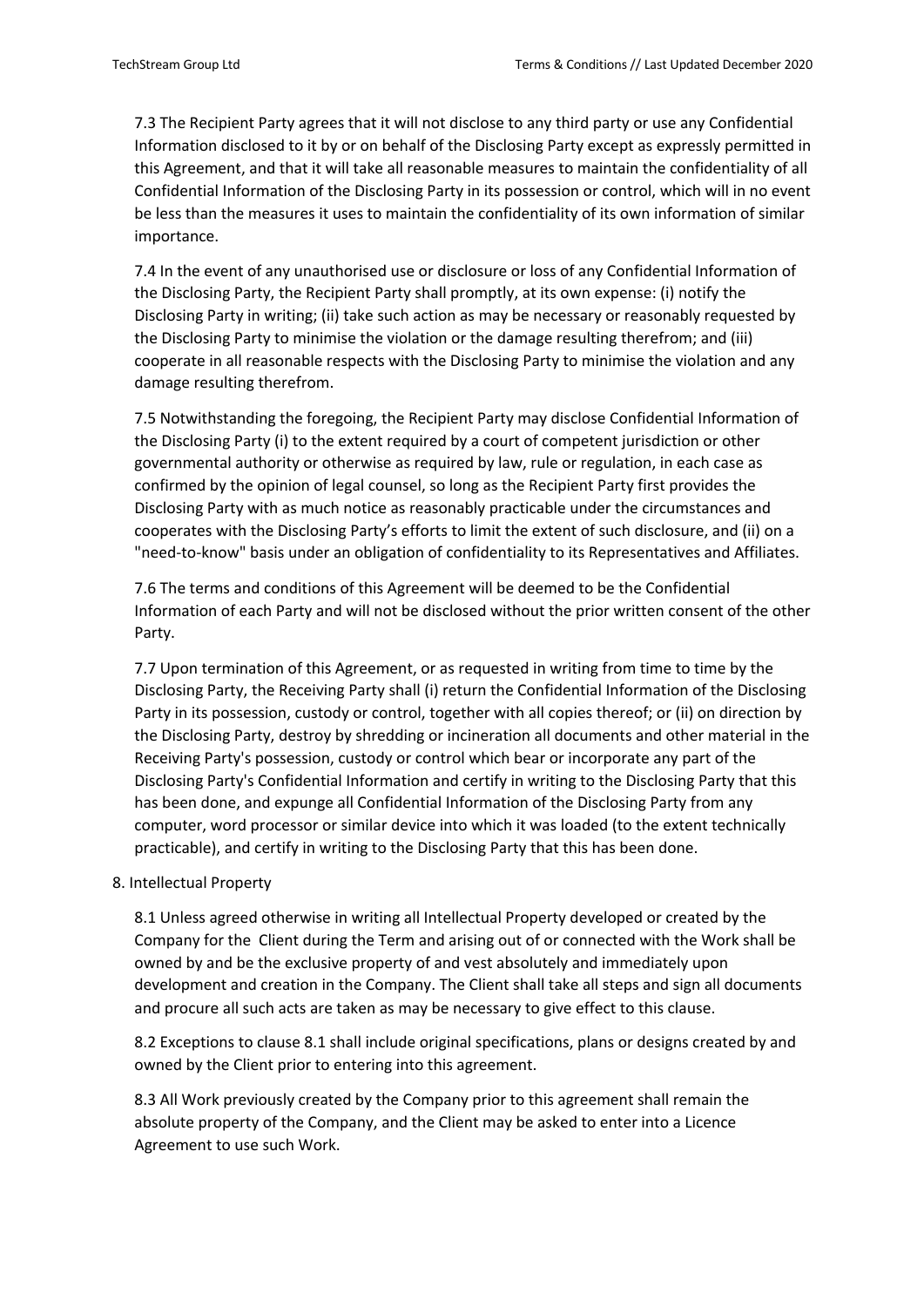## 9. Fees and Invoicing

9.1 Subject to this clause and except to the extent that payment is required earlier, or in advance by the Quotation for Works, all invoices will become due and payable 30 days from the date of issue. If there is any delay in payment, the Company will at its option (and in each case without penalty or liability to the Client) be entitled to either (a) withhold starting or providing any remaining Work until all payments due have been made or, (b) give written notice to the Client terminating its contract to carry out the Work – in which case the Client will not be entitled to any refund of fees already paid. Interest at 2% above the then current Bank of England base lending rate will also be payable on any unpaid Fees from the date when the relevant invoice becomes due until the date of payment, together with all reasonable recovery costs incurred by the Company in attempting to recover the sums due.

## FOR ANNUAL BILLING

9.2. The Fees shall be charged annually (either fully in advance, or by staged payments as agreed in writing) at the commencement of the Work and shall be paid within 30 days of invoice.

## FOR MONTHLY BILLING

9.3 The Fees shall be charged at the start of each month and shall be paid within 30 days of invoice.

9.4 No invoice will be rendered without an order confirmation or reference from the Client and no Work will be provided without such order number or reference.

9.5 All Fees in our Quotation for Works are exclusive of VAT.

9.6 Any changes to the scope of works or variations to the Works must be agreed in writing, and all additional Works will be charged. Where additional Works fall outside of the scope of the existing standard annual or monthly fee, a quotation for these changes will be presented for management approval prior to an invoice being presented.

9.7 If additional Works are provided to the Client, the Company may vary the rates or charges from those set out in the Quotation, in its absolute discretion.

9.8 At the end of the Term, Works shall be immediately terminated unless the Client renews the agreement.

### 10. Force Majeure

10.1 Neither Party will be liable for any delay or failure to comply with any obligation to the other Party to the extent that this is due to matters beyond its reasonable control, including (but not limited to) acts of God, acts of governmental or any public telecommunications operator or Internet service provider , outbreak of hostilities, national emergency, riots, civil commotion, terrorism, fire, explosion, flood, epidemic, pandemic and (in the Company's case) any delay or failure by the Client to give instructions, authority or information sought by the Company.

### 11. Waiver

11.1 No waiver of any of rights under any contract which these Terms and Conditions form part of, will be binding unless that waiver is given in writing. Further, no waiver granted by either Party will prevent it exercising any other right(s) it has against the other Party.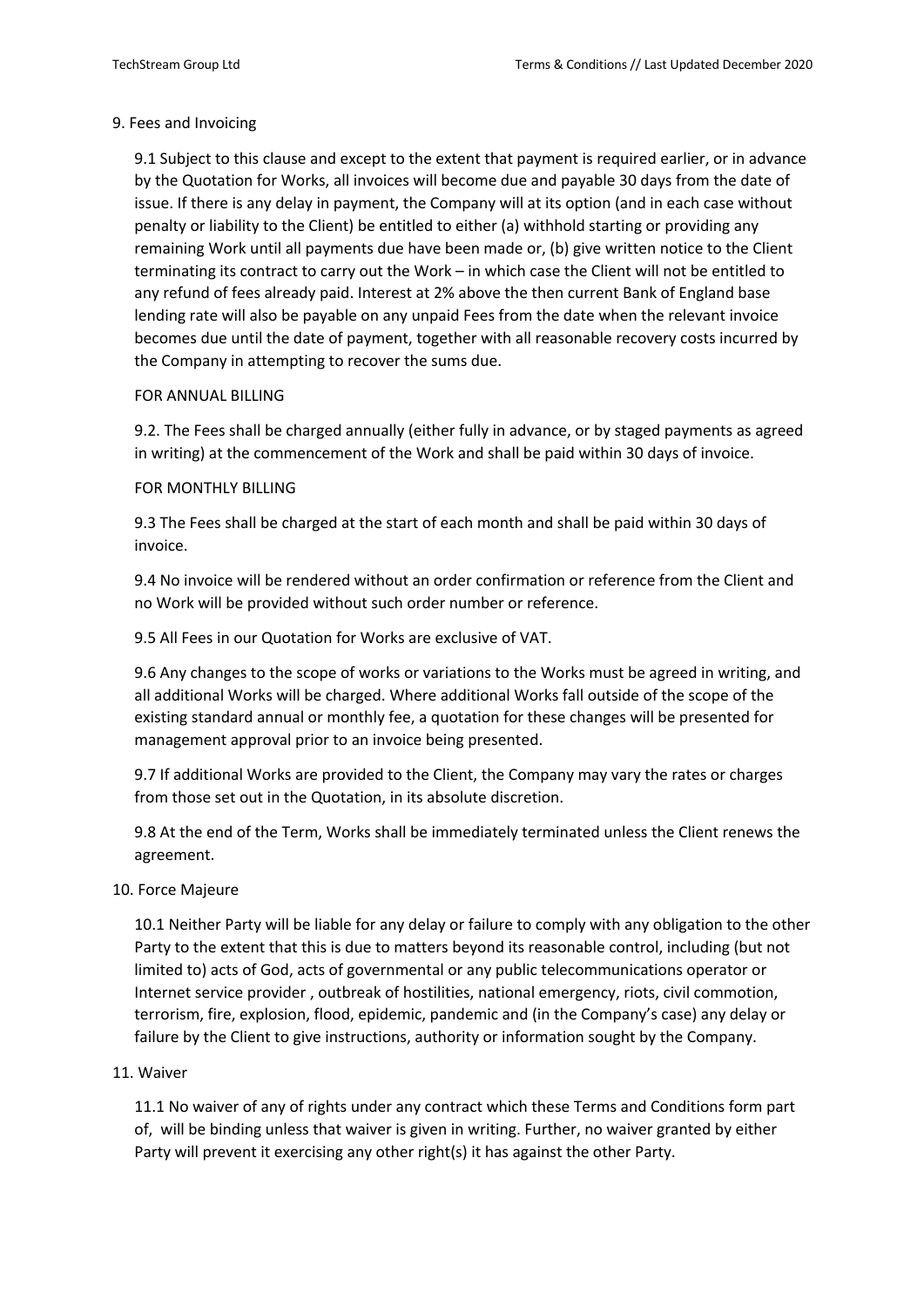### 12. Entire Agreement

12.1 Only this Agreement will apply to the provision of the Work and may be amended only if in writing and signed by both Parties. To the extent permitted by English law, the Client waives any right it might have to rely on (i) any other terms and conditions mentioned on any purchase order issued by the Client, or which the Client might otherwise have sought to rely and (ii) any previous agreements and arrangements between the parties relating to the provision of the Work whether oral, in writing, or implied.

### 13. Enforceability

13.1 If any provision of this Agreement is legally incapable of being enforced, it will automatically be replaced by an alternative provision which achieves, so far as is practical, the objectives of the original provision.

### 14. Notices.

14.1 All notices, requests, directions or other communications hereunder shall be in writing (with a courtesy copy to be sent by email communication) and deemed to have been sufficiently served if (i) hand delivered, (ii) sent by commercial courier (iii) sent by registered post, to the address of the respective Party. Notices pursuant to this clause are effective and deemed to have been served, unless there is evidence of it having been received earlier, (i) if hand delivered, at the time of delivery to the correct addressee; (ii) if delivered by commercial courier, on the date and at the time that the courier's delivery receipt is signed; or (iii). If sent by pre-paid first-class post or recorded delivery, at 9.00 am on the second Business Day after posting.

15. Governing Law and Jurisdiction

15.1 This Agreement is governed by and shall be construed and interpreted according to the laws of England. Each Party irrevocably submits to the exclusive jurisdiction of the courts of England with respect to any proceedings which may be brought at any time relating to this Agreement (including non-contractual disputes or claims).

16. Relationship of the Parties.

16.1 The Parties are independent contractors, and nothing in this Agreement shall be construed as creating an agency, partnership, joint venture or any other form of legal association between the Parties. No Party shall have authority to act as agent for, or to bind, the other Party in any way.

# Standard Business Terms and Conditions // Part 2

### Data Protection

### DEFINITIONS

Data Protection Legislation: Any data protection legislation from time to time in force in the UK including the Data Protection Act 1998 or 2018 or any successor legislation, the General Data Protection Regulation ((EU) 2016/679) and any other directly applicable European Union regulation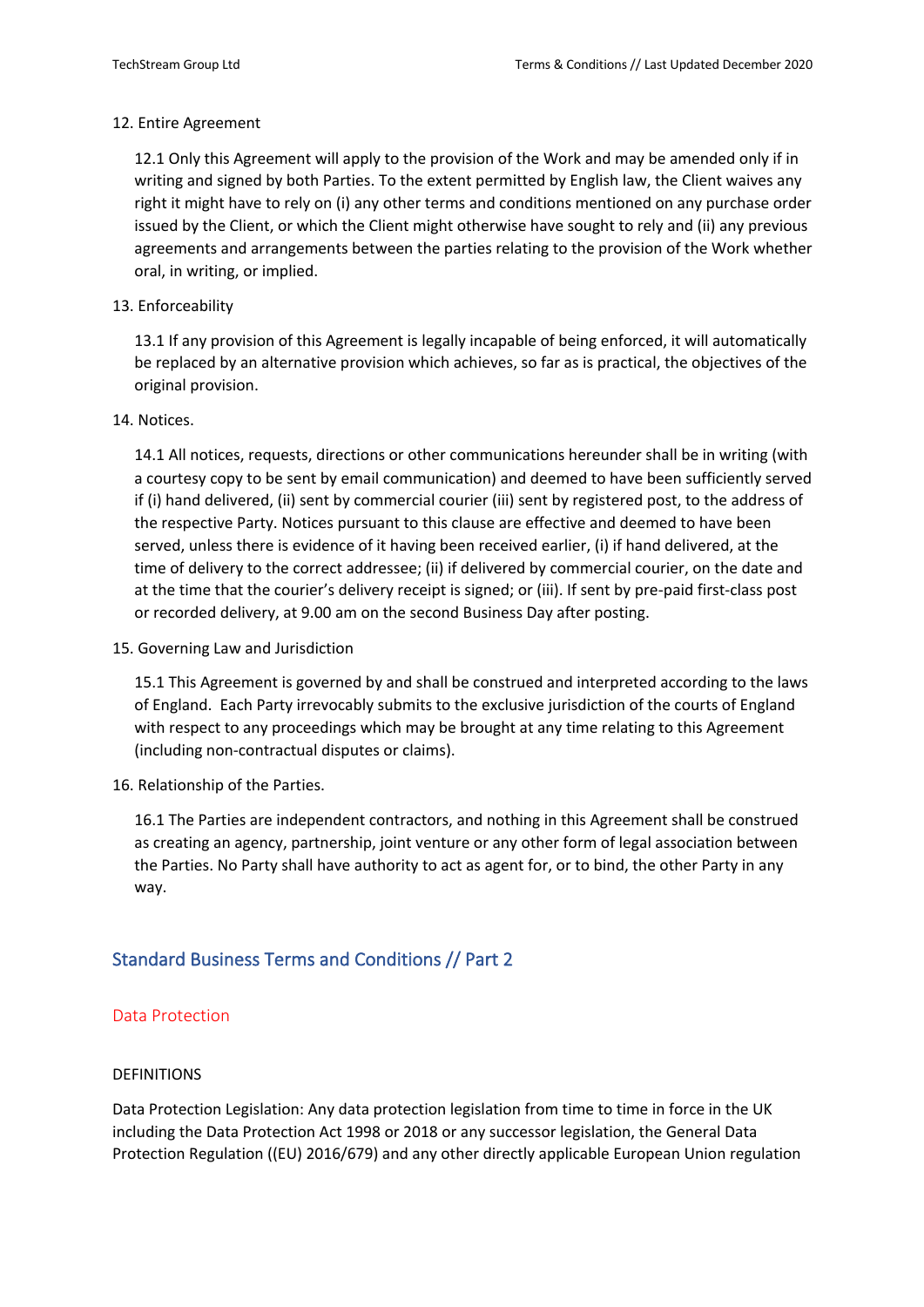relating to privacy and all related regulations (as amended, extended or re-enacted from time to time);

- Data Subject: is the meaning given to it in the Data Protection Legislation;
- Data Processor: is the meaning given to it in the Data Protection Legislation;
- Data Controller: is the meaning given to it in the Data Protection Legislation;

Our Privacy Notice can be viewed on our website:

https://www.techstream.agency/privacy-policy/

### 1. DATA PROTECTION

1.1 Both parties will comply with all applicable requirements of the Data Protection Legislation. This clause 1 is in addition to, and does not relieve, remove or replace, a party's obligations under the Data Protection Legislation. In this clause 1, Applicable Laws means (the law of the European Union, the law of any member state of the European Union and/or Domestic UK Law; and Domestic UK Law means the UK Data Protection Legislation and any other law that applies in the UK.

WHERE THE COMPANY IS PROCESSING DATA ON BEHALF OF THE CLIENT:

1.2 The parties acknowledge that for the purposes of the Data Protection Legislation, the Client is the Data Controller and the Company is the Data Processor (where Data Controller and Data Processor have the meanings as defined in the Data Protection Legislation).

The Client and the Company now enter into a Data Processing Agreement, ("DPA") the terms of which are set out in Part 3 of these Terms and Conditions

The DPA sets out the scope, nature and purpose of processing by the Company, the duration of the processing and the types of personal data (as defined in the Data Protection Legislation, Personal Data) and categories of Data Subject.

# Standard Business Terms and Conditions // Part 3

# Data Processing Agreement

### 1. The Agreement

1.1 This Data Processing Agreement ("DPA") forms part of the agreement, hereafter referred to as the "Agreement", that is entered into between Techstream Group Limited ("the Company") and the Client, and that defines the terms and conditions applicable to the services performed by the Company (the "Services"). This DPA and the other provision of the Agreement are complementary. Nevertheless, in case of conflict, the DPA shall prevail.

1.2 Expressions which begin with an upper-case letter and which are not defined in this DPA shall have the meaning as set out in the Agreement.

1.3 The purpose of this DPA, which is entered into between the Company and the Client in accordance with article 28 of the Regulation (EU) 2016/679 of the European Parliament and of the Council of 27 April 2016 on the protection of natural persons with regard to the processing of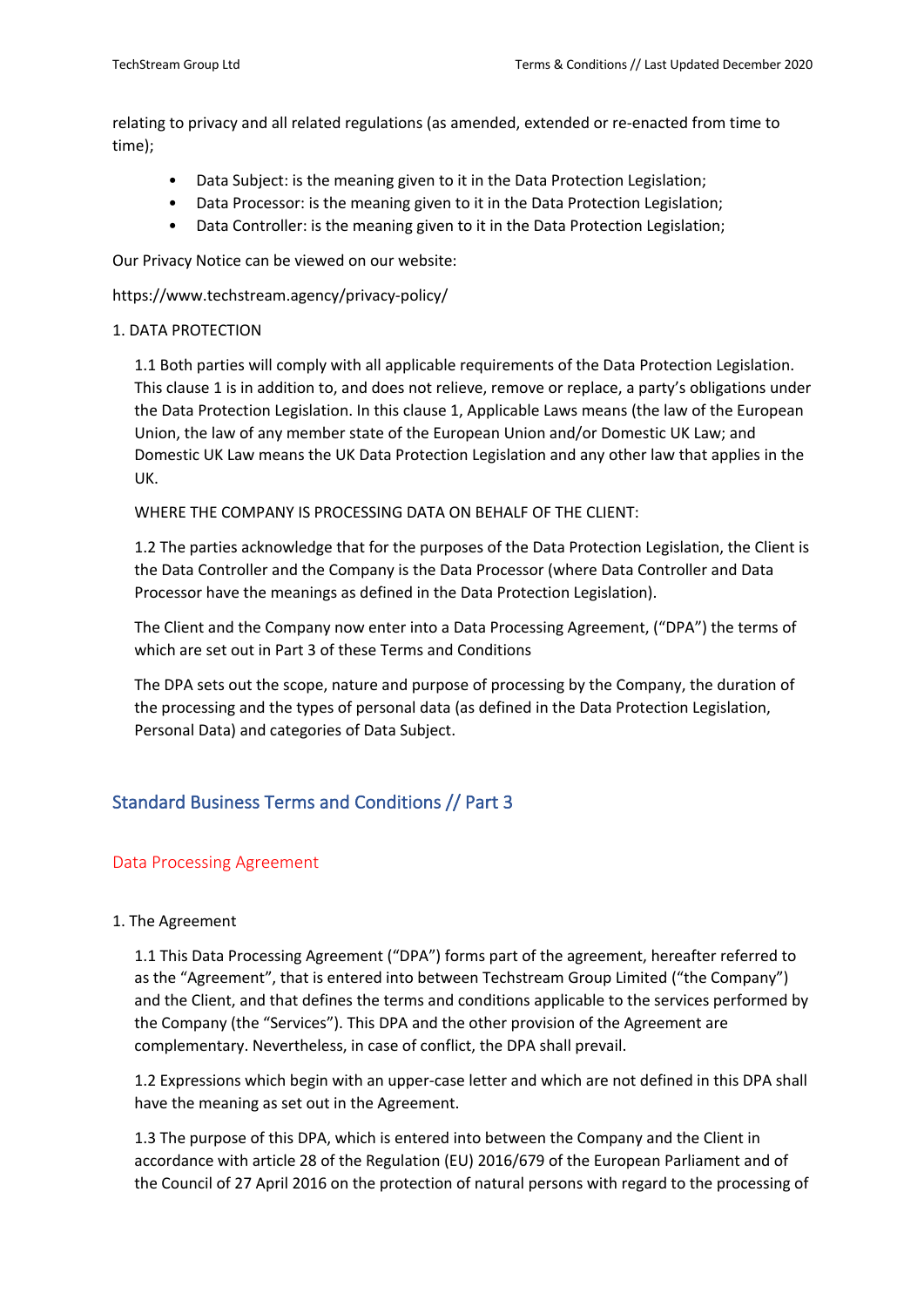personal data and on the free movement of such data ("General Data Protection Regulation" or "GDPR"), is to define the conditions under which the Company is entitled, as a Processor and as part of the Services defined in the Agreement, to process under Client's instruction, personal data as defined in the GDPR ("Personal Data"). The processing of personal data by the Company as a data controller is out of the scope of this DPA.

1.4 For the purpose of this DPA, the Company is acting as a "Processor" and the Client is presumed to act as a "Controller" provided that "Processor" and "Controller" have the meaning defined in the GDPR. If the Client is acting as a processor on behalf of a third-party controller, the Parties expressly agree to the following conditions:

(a) The Client shall ensure that (i) all the necessary authorisations to enter into this DPA, including the Client's appointment of the Company as sub-processor, have been obtained from the Controller, (ii) an agreement, that is fully consistent with the terms and conditions of the Agreement including this DPA, has been entered into with the Controller pursuant to the said article 28 of the GDPR,(iii) any instructions received by the Company from the Client in execution of the Agreement and this DPA are fully consistent with the Controller's instruction and (iv) all the information communicated or made available by the Company pursuant to this DPA is appropriately communicated to the Controller as necessary.

(b) The Company shall (i) process Personal Data only under the Client's instruction and (ii) not receive any instruction directly from the Controller, except in cases where the Client has factually disappeared or has ceased to exist in law without any successor entity taking on the rights and obligation of the Client.

(c) The Client, which is fully responsible to the Company for the proper execution of the obligations of the Controller as provided under this DPA, shall indemnify and hold the Company harmless against (i) any failure of the Controller to comply with applicable law, and (ii) any action, claim or complaint from the Controller concerning the provisions of the Agreement (including this DPA) or any instruction received by the Company from the Client.

### 2. Scope

2.1 The Company is authorised, as a Processor acting under Client's instruction, to process the Controller's Personal Data to the extent necessary to provide the Services. The nature of operations carried out by the Company on Personal Data may be computing, storage and/or any such other Services as described in the Agreement. The type of Personal Data and the categories of data subjects are determined and controlled by the Client, at its sole discretion. The processing activities are performed by the Company for the duration provided in the Agreement.

### 3. Selection of the Services

3.1 The Client is solely responsible for the selection of the Services. The Client shall ensure that the selected Services have the required characteristics and conditions to comply with the Controller's activities and processing purposes, as well as the type of Personal Data to be processed within the Services, including but not limited to when the Services are used for processing Personal Data that is subject to specific regulations or standards (as an example, health or banking data in some countries). The Client is informed that the Company proposes certain Services with organisational and security measures specifically designed for the processing of health care data or banking data.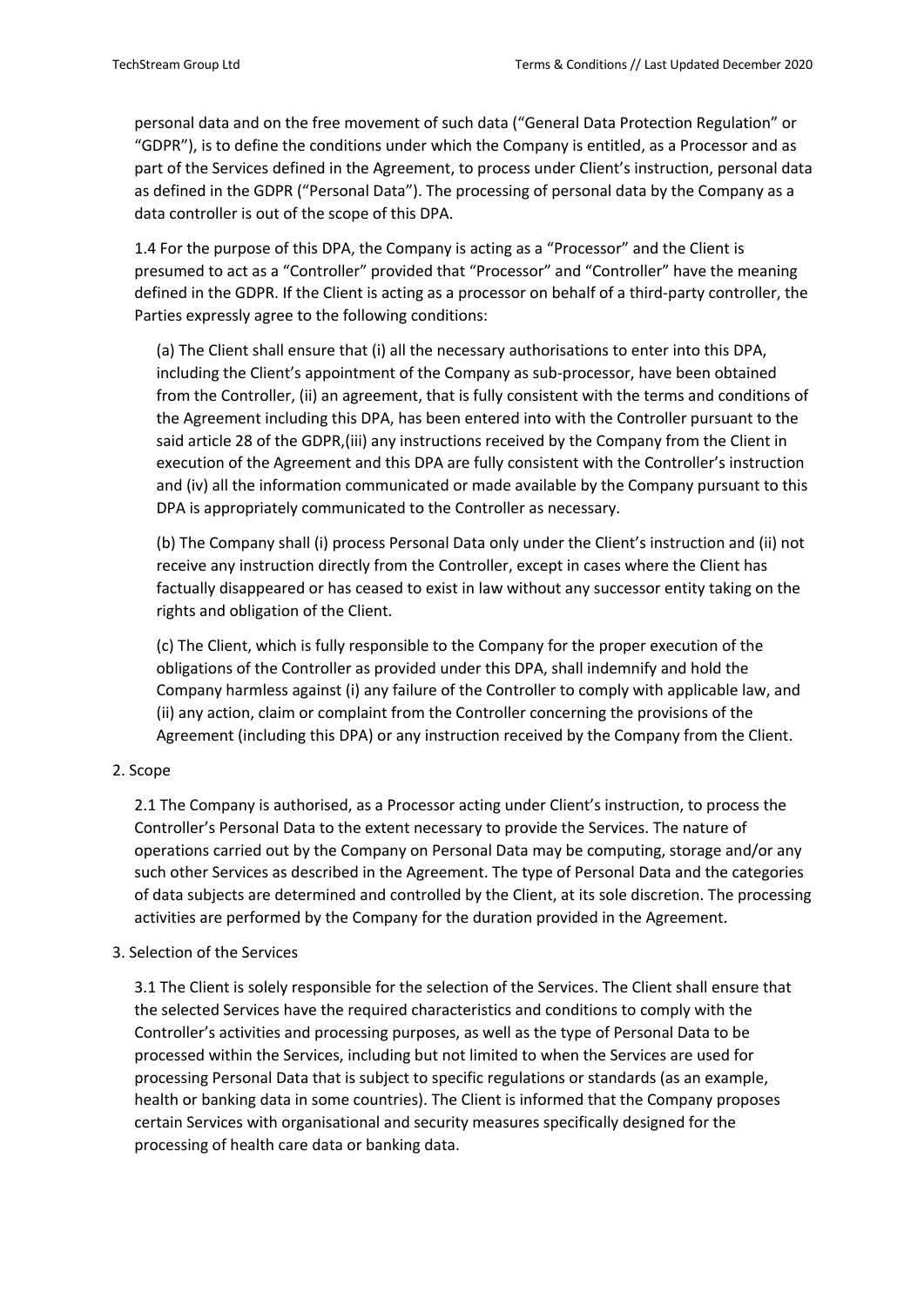3.2 If the Controller's processing is likely to result in high risk to the rights and freedom of natural persons, the Client shall select its Services carefully. When assessing the risk, the following criteria shall notably, but not limited to, be taken into account: evaluation or scoring of data subjects; automated-decision making with legal or similar significant effect; systematic monitoring of data subjects ; processing of sensitive data or data of a highly personal nature; processing on a large scale; matching or combining datasets; processing data concerning vulnerable data subjects; using innovative new technologies unrecognised by the public, for the processing.

the Company shall make available information to the Client, in the conditions set out below in clause "Audits", concerning the security measures implemented within the scope of the Services, to the extent necessary for assessing the compliance of these measures with the Controller's processing activities.

4. Compliance with Applicable Regulations

4.1 Each Party shall comply with the applicable data protection regulations including the General Data Protection Regulation from the date which it enters into force in the European Union.

### 5.. The Company's obligations

5.1 The Company undertakes to:

a) process the Personal Data uploaded, stored and used by the Client within the Services only as necessary to provide the Services as defined in the Agreement,

b) neither access nor use the Personal data for any other purpose than as needed to carry out the Services (notably in relation to Incident management purposes),

c) set up the technical and organisational measures described in the Agreement, to ensure the security of Personal Data within the Service,

d) ensure that the Company's employees authorised to process Personal Data under the Agreement are subject to a confidentiality obligation and receive appropriate training concerning the protection of Personal Data,

e) in case of requests received from a competent authority and relating to Personal Data processed hereunder, to inform the Client (unless prohibited by the applicable laws or a competent authority's injunction), and to limit the communication of data to what the authority has expressly requested.

5.2 At the Client's written request, the Company will provide the Client with reasonable assistance in conducting data protection impact assessments and consultation with competent supervisory authority, if the Client is required to do so under the applicable data protection law, and in each case solely to the extent that such assistance is necessary and relates to the processing by the Company of Personal Data hereunder. Such assistance will consist of providing transparency about the security measures implemented by the Company for its Services.

5.3 The Company undertakes to set up the following technical and organisational security measures:

(a) physical security measures intended to prevent access by unauthorised persons to the

Infrastructure where the Client's data is stored,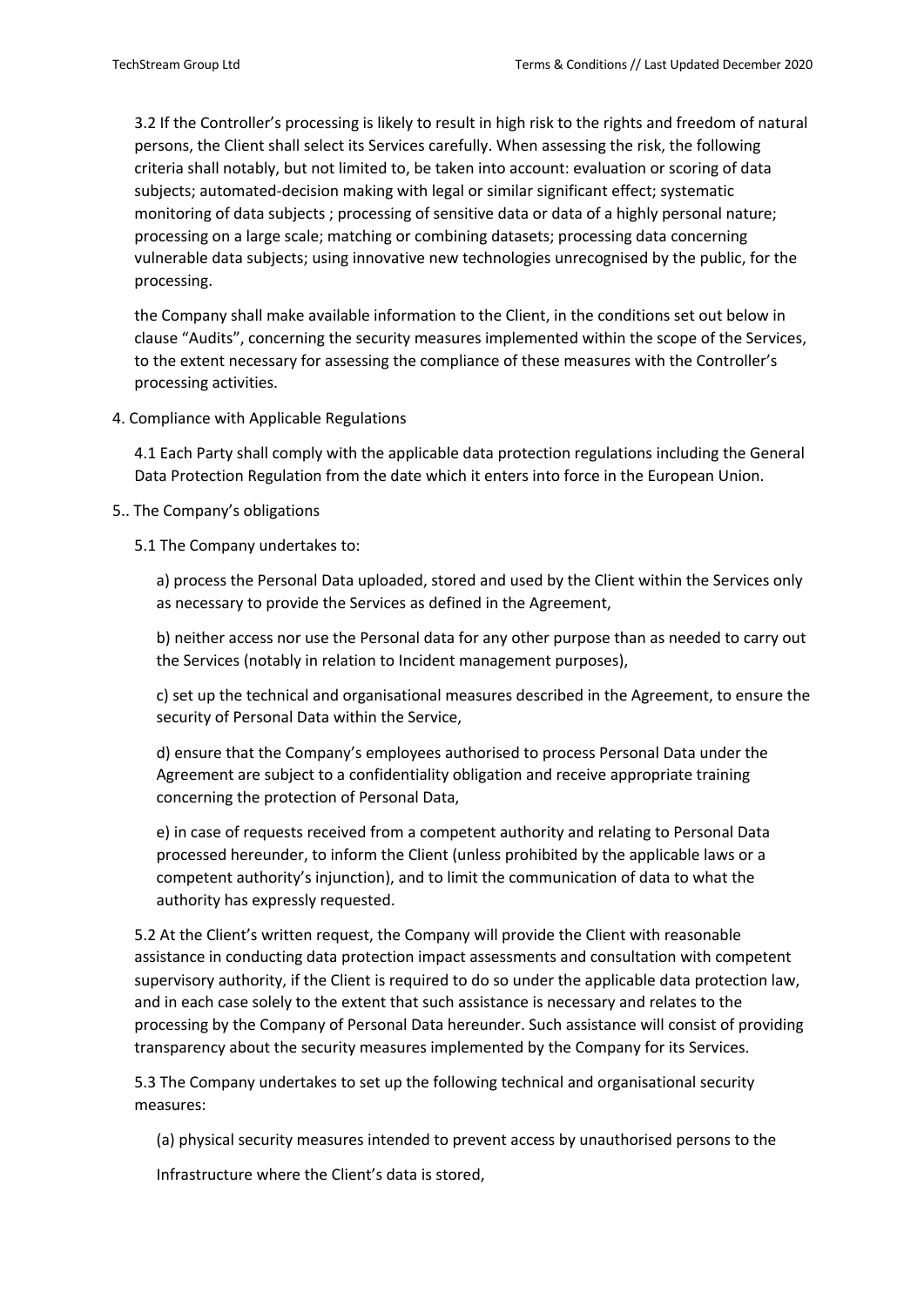(b) identity and access checks using an authentication system as well as a password policy,

(c) an access management system that limits access to the premises to those persons that need to access them in the course of their duties and within their scope of responsibility,

(d) security personnel responsible for monitoring the physical security of the Company premises,

(e) a system that physically and logically isolates clients from each other,

(f) user and administrator authentication processes, as well as measures to protect access to administration functions,

(g) an access management system for support and maintenance operations that operates on the principles of least privilege and need-to-know, and

(h) processes and measures to trace actions performed on its information system.

6. Personal Data Breaches

6.1 If the Company becomes aware of an incident impacting the Controller's Personal Data (such as unauthorised access, loss, disclosure or alteration of data), the Company shall notify the Client without undue delay.

6.2 The notification shall (i) describe the nature of the incident, (ii) describe the likely consequences of the incident, (iii) describe the measures taken or proposed to be taken by the Company in response to the incident and (iv) provide the Company's point of contact.

7. Location and transfer of Personal Data

7.1 In cases where the Services allow the Client to store content and notably Personal Data, the location(s) or, geographical area, of the available Datacentre(s) is specified on the Company Website. Should several locations or geographic areas be available, the Client shall select the one(s) of its choosing when submitting its Order. Subject to the applicable Special Terms of Service, the Company will not modify, without the Client's consent, the location or geographical area chosen when submitting its Order.

7.2 Subject to the foregoing Datacentres' location provision, the Company's Affiliates located within the European Union, Canada and any other country recognised by the European Union as providing an adequate level of protection for Personal Data ("Adequacy Decision"), excluding the United States of America, are allowed to process Personal Data only as needed for the carrying out of the Services, and in particular, in relation to Incident management purposes. The list of the Affiliates likely to take part in the carrying out of the Services is communicated as provided in the clause "Sub-processing" below.

7.3 The data stored by the Client within the scope of the Services shall not be accessed by the Company from a country which is not subject to an Adequacy Decision, unless (a) such access is expressly provided in the applicable Special Terms of Service, or (b) the Client selects a Datacentre located outside the European Union in a country that is not subject to an Adequacy Decision or (c) Client's specific agreement.

7.4 In the event that Personal Data processed hereunder is transferred outside of the European Union to a country which is not subject to an Adequacy Decision, a data transfer agreement which complies with the Standard Contractual Clauses adopted by the European Commission, or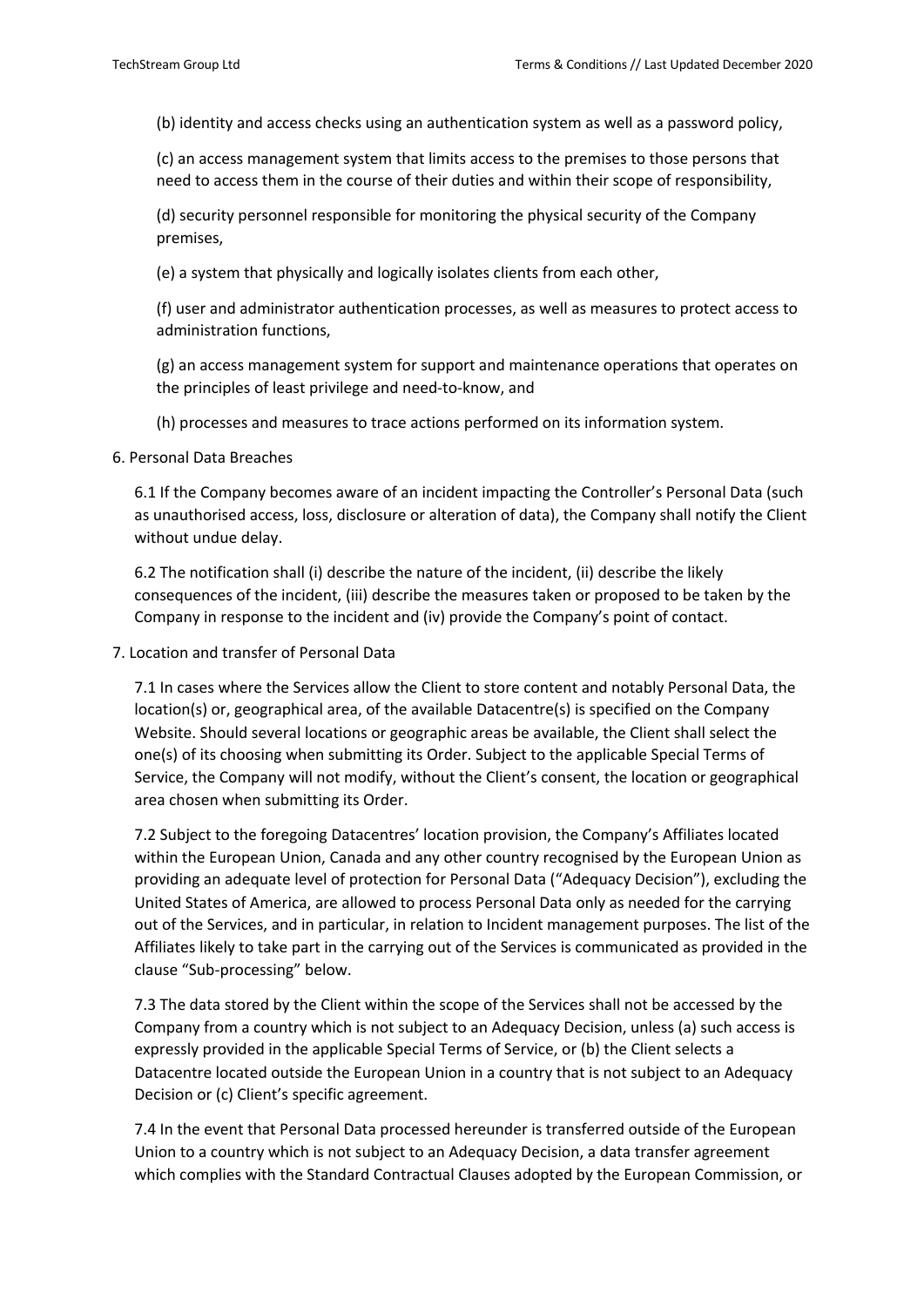at the Company's discretion, any other protection measures recognised as sufficient by the European Commission, shall be implemented. When such a transfer results from the selection by the Client of a Service for which a Datacentre located outside European Union is used, the implementation of the aforesaid data transfer agreement (or equivalent measures of protection) is not automatic and shall require a specific Client's request.

7.5 The Controller shall complete all the formalities and obtain all necessary authorisation (including from data subjects and the competent data protection authorities, if required) to transfer Personal Data within the scope of the Agreement.

8. Sub-processing

8.1 Subject to the provisions of the clause "Location and transfer of Personal Data" above, the Company may engage another processor to process Personal Data as part of the performance of the Services ("Sub- processor").

8.2 The Client expressly authorises the Company to engage Sub-processor Affiliates. The list of the Company Sub-processor Affiliates is available on the Company Website. the Company undertakes to give the Client thirty (30) days' prior notice of any additional Sub-processor Affiliates.

8.3 Subject to any contradictory provisions of applicable Conditions of Service, the Company shall not engage non- Affiliate Sub-processors without the Client's prior consent. When the applicable Conditions of Service provide the possibility to engage non-Affiliate Sub-processors, the validation of such Conditions of Service by the Client shall be considered as an approval of the relevant listed Sub-processors. The non- Affiliates Sub-processors are listed on the Company website or in the applicable Conditions of Service.

8.4 The Company shall ensure the Sub-processor is, as a minimum, able to meet the obligations undertaken by the Company in the present DPA regarding the processing of Personal Data carried out by the Sub-processor. For such purpose, the Company shall enter into an agreement with the Sub-processor. the Company shall remain fully liable to the Client for the performance of any such obligation that the Sub-processor fails to fulfil.

8.5 Notwithstanding the foregoing, the Company is expressly authorised to engage third-party providers (such as energy providers, network providers, network interconnection point managers or co-located datacentres, material and software providers, carriers, technical providers, security companies), without having to inform the Controller or obtain its prior approval, provided that such third-party providers do not access Personal Data.

9. Client's and Controller's Obligations

9.1 For the processing of Personal Data as provided under the Agreement, the Client shall provide to the Company in writing (a) any relevant instruction and (b) any information necessary to the creation of the Processor's records of processing activities. The Client remains solely responsible for such processing information and instruction communicated to the Company.

9.2 The Controller is responsible to ensure that:

a) the processing of Controller's Personal Data as part of the execution of the Service has an appropriate legal basis (e.g., data subject's consent, Controller's consent, legitimate interests, authorisation from the relevant Supervisory Authority, etc.),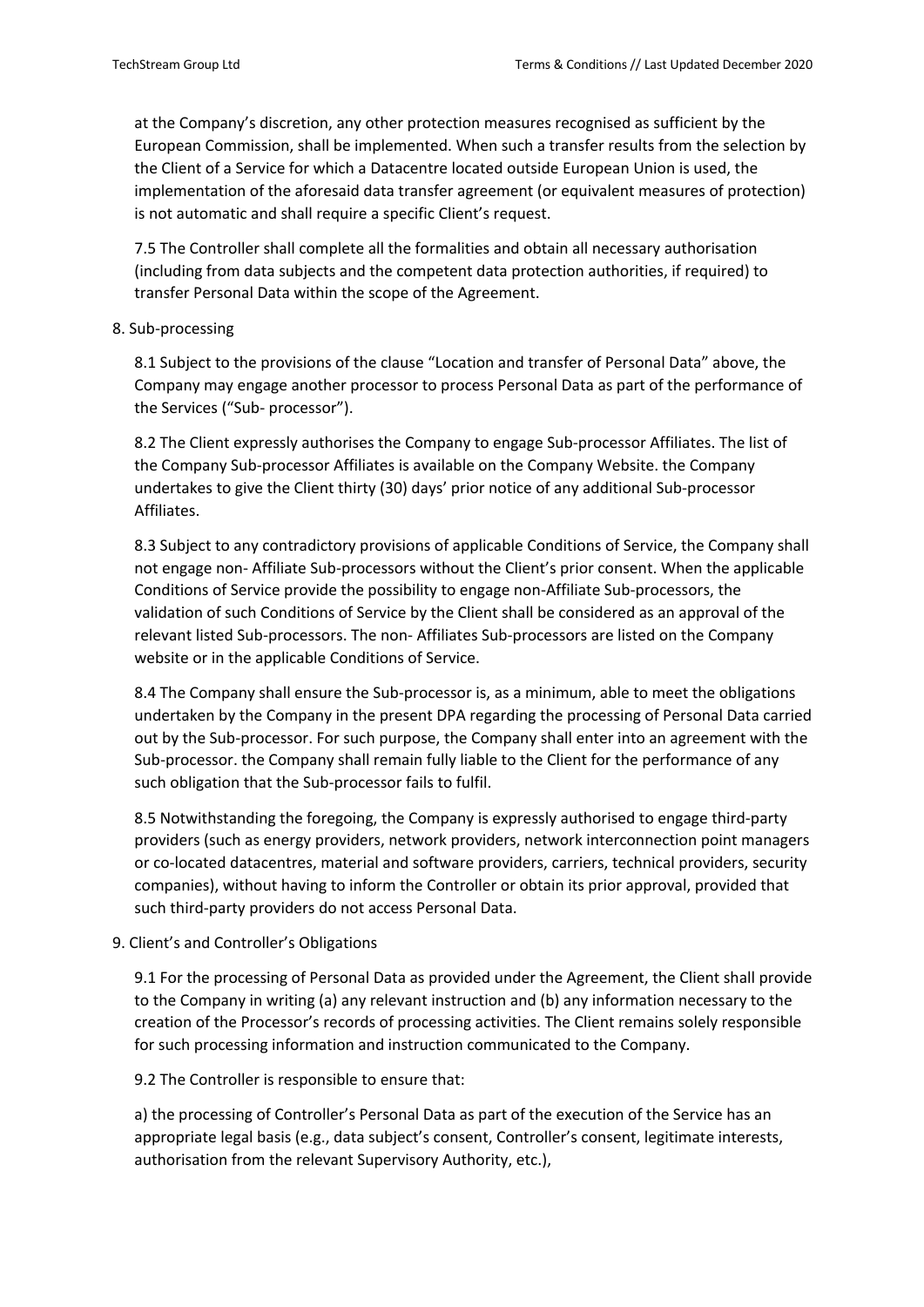b) any required procedure and formality (such as data protection impact assessment, notification and authorisation request to the competent data privacy authority or other competent body where required) has been performed,

c) the data subjects are informed of the processing of their Personal Data in a concise, transparent, intelligible and easily accessible form, using clear and plain language as provided under the GDPR,

d) data subjects are informed of and shall have at all the time the possibility to easily exercise their data rights as provided under the GDPR directly to the Client or to the Controller

9.3 The Client is responsible for the implementation of the appropriate technical and organisational measures to ensure the security of the resources, systems, applications and operations which are not in the Company scope of responsibility as defined in the Agreement (notably any system and software deployed and run by the Client or the Users within the Services).

### 10. Data Subject Rights

10.1 The Controller is fully responsible for informing the data subjects of their rights, and to respect such rights, including the rights of access, rectification, deletion, limitation or portability.

the Company will provide reasonable cooperation and assistance, as may be reasonably required for the purpose of responding to data subjects' requests. Such reasonable cooperation and assistance may consist of (a) communicating to the Client any request received directly from the data subject and (b) to enable the Controller to design and deploy the technical and organisational measures necessary to answer to data subjects' requests. The Controller shall be solely responsible for responding to such requests.

10.2 The Client acknowledges and agrees that in the event such cooperation and assistance require significant resources on the part of the Processor, this effort will be chargeable upon prior notice to, and agreement with the Client.

#### 11. Deletion and return of Personal Data

11.1 Upon expiry of a Service (notably in case of termination or non-renewal), the Company undertakes to delete in the conditions provided in the Agreement, all the Content (including information, data, files, systems, applications, websites, and other items) that is reproduced, stored, hosted or otherwise used by the Client within the scope of the Services, unless a request issued by a competent legal or judicial authority, or the applicable law of the European Union or of an European Union Member State, requires otherwise.

11.2 The Client is solely responsible for ensuring that the necessary operations (such as backup, transfer to a third-party solution, Snapshots, etc.) to the preservation of Personal Data are performed, notably before the termination or expiry of the Services, and before proceeding with any delete operations, updates or reinstallation of the Services.

11.3 In this respect, the Client is informed that the termination and expiry of a Service for any reason whatsoever (including but not limited to the non-renewal), as well as certain operations to update or reinstall the Services, may automatically result in the irreversible deletion of all Content (including information, data, files, systems, applications, websites, and other items) that is reproduced, stored, hosted or otherwise used by the Client within the scope of the Services, including any potential backup.